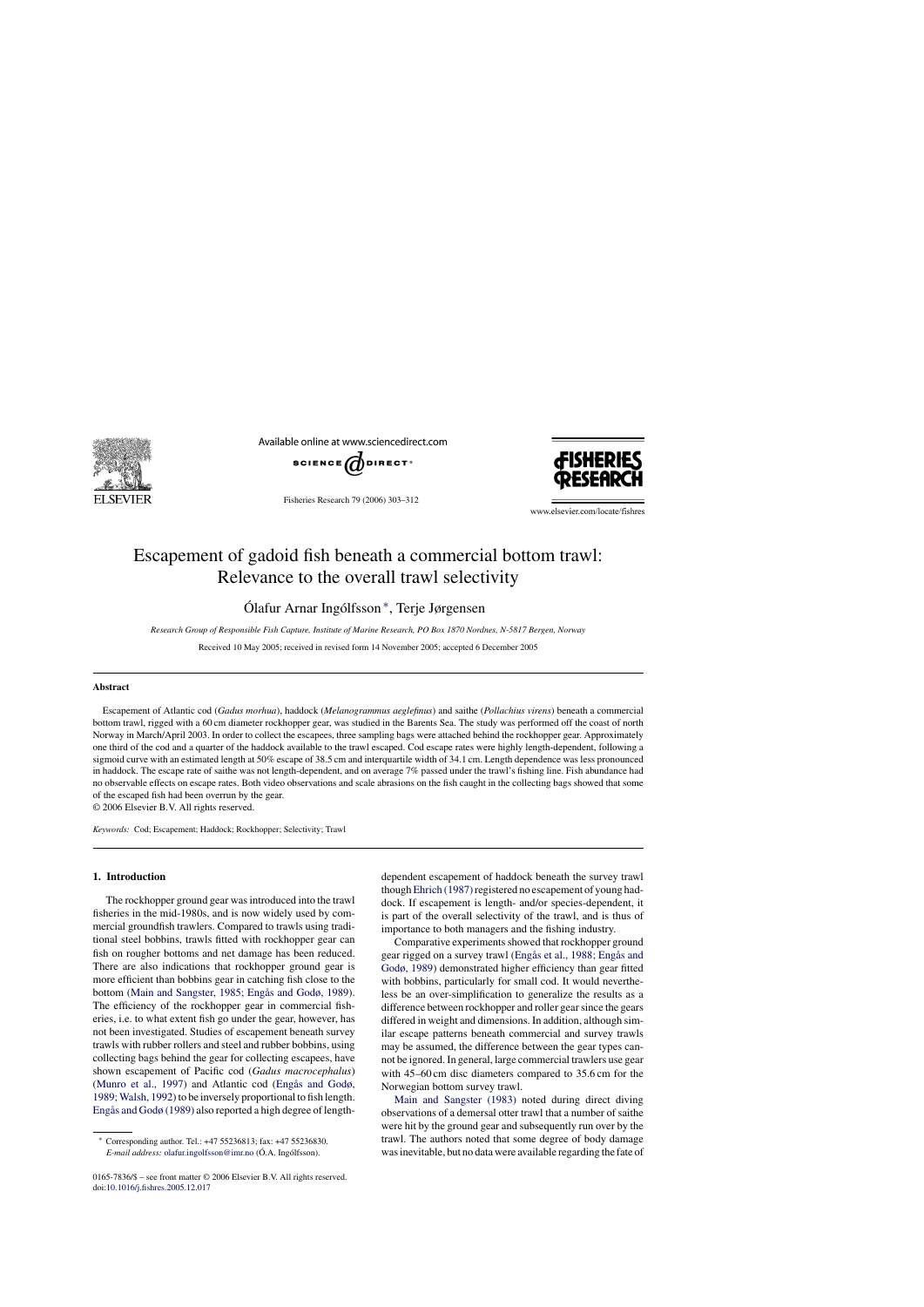the escaping fish. During a study of fish orientation and swimming behaviour in response to a bottom trawl, [Walsh and](#page-9-0) [Hickey \(2003\)](#page-9-0) made photographic and video observations of fish, amongst them cod, colliding with and being overrun by the rockhopper gear. Recent underwater video recordings of a survey bottom trawl made by Institute of Marine Research, Bergen (unpublished observations) also showed that the rockhopper ground gear clearly struck a large numbers of cod and saithe. Some of the run-over fish may be injured and even moribund. In view of the apparently large number of fish that escape below the ground gear, fish injured this way may be an important source of unaccounted mortality.

The Norwegian video observations were made at a depth of approximately 300 m and required the use of artificial lighting. Although some studies have indicated that lighting has no significant effect on the swimming behaviour of fish [\(Weinberg and Munro, 1999\),](#page-9-0) doubt exists as to the validity of these observations due to the presence of video lights. Quantitative data without using lights would determine whether escapement under commercial fishing conditions are comparable to those seen on the video recording.

The objective of this paper is to quantify escapement of cod, haddock and saithe beneath the fishing line of a commercial bottom trawl under realistic conditions, by the use of netting bags to collect the escapees. The study is a part of an ongoing project to assess the potential unaccounted mortality resulting from commercial trawling activities.

#### **2. Materials and methods**

The fishing trials were conducted on board the chartered commercial stern trawler "Ståltor" (47.6 m, 2280 kW) from 25 March to 4 April 2003. The fishing grounds were off the coast of Finnmark, north Norway at depths ranging from 230 to 290 m. The trawl used was a "Cotesi" no. 3 [\(Fig. 1\),](#page-2-0) a design used by many Norwegian stern trawlers. In order to prevent fish from escaping through meshes of the trawl belly or extension sections, these sections were made of netting of smaller mesh size than the ∼150 mm normally used in commercial trawls of this design. In order to compensate for the changes, the experimental trawl was made of thinner twine than generally used in commercial trawls in order to keep the flow of water in the experimental trawl similar to that in a commercial trawl. The exact twine thickness for each section was chosen in such a way that overall twine area of the two layouts was identical. Mesh size was measured with an ICES spring-loaded mesh gauge set at 4 kg. Measurements were made while the netting was wet and 20 meshes in a row were measured in each panel of the trawl and the bags. Mean mesh sizes with standard errors are shown in Table 1. The vessel's own commercial rockhopper gear with 60 cm diameter discs and a weight in seawater of approximately  $10 \text{ kg m}^{-1}$  was used [\(Fig. 1\).](#page-2-0)

In order to collect fish escaping beneath the trawl, three collecting bags were placed behind the footgear underneath

| Table 1                                           |  |
|---------------------------------------------------|--|
| Mesh size measurements with standard error (S.E.) |  |

| Gear            | Panel measured | Drawing ref. | Mesh size |      |  |
|-----------------|----------------|--------------|-----------|------|--|
|                 |                |              | Mean      | S.E. |  |
| Main trawl      | Top wing       | A            | 76.35     | 0.39 |  |
|                 | Square         | B            | 74.10     | 0.29 |  |
|                 | Lower wing     | C            | 43.15     | 0.20 |  |
|                 | Belly          | D            | 44.55     | 0.15 |  |
|                 | Extension      | E            | 43.70     | 0.23 |  |
|                 | Codend         | F            | 21.60     | 0.11 |  |
| Collecting bags | Panels         |              | 40.55     | 0.54 |  |
|                 | Codend         |              | 23.75     | 0.14 |  |

Twenty meshes in a row were measured. The characters A–F refer to panels in [Fig. 1.](#page-2-0)

the trawl ([Figs. 2 and 3\).](#page-3-0) The headline of the bags was connected to the fishing line of the trawl. The fishing line of the bags was rigged on a ground gear made of 10 cm rubber discs with 30 cm disc spacing, threaded on a 19.8 m long 14 mm diameter steel wire ([Fig. 4\).](#page-4-0) A 1.0 m long, 19 mm steel chain extension was used to connect the front ends of the gear to the front ends of the fishing line. A 20.0 m long, 16 mm  $(5.7 \text{ kg m}^{-1})$  chain was connected to the fishing line of the bags along with the ground gear to ensure bottom contact. There were no gaps between the bags.

All hauls were taken during the day. Haul duration was defined as the time from when the gear was on the bottom (as estimated by echograph from the trawl eye) until heaving started. In order to reduce the risk of net damage, towing time was reduced to the minimum needed to obtain commercial catch levels. A sample of cod was taken from a collecting bag and bruises (subcutaneous bleeding) and abrasions (scrape marks on the skin, epidermis ruptured) were assessed on a binary basis (injury/no injury). Differences in the length distributions of injured and uninjured fish were tested by a Kolmorogov–Smirnov test.

During one haul an underwater video camera system consisting of a SIT camera, an aluminium pressure-resistant casing containing a video recorder and a battery, and a 9 W fluorescent light tube, was used to observe the behaviour of fish around the ground gear. The camera was attached to the trawl roof, 5.4 m behind the centre of the headline. During another haul a digital still-photography camera system was used. This consisted of three cylindrical containers, each with a Plexiglas window, one containing a digital camera and two containing a flashlight. Photos were taken every 30 s by the use of a time-lapse controller.

# *2.1. Data analysis*

Fish from the codend and the three collecting bags were kept separate and cod, haddock and saithe were measured to the nearest cm below. Large catches of cod (more than approximately 1000 fish in the main codend) were subsampled. The proportion of fish retained by the trawl was calcu-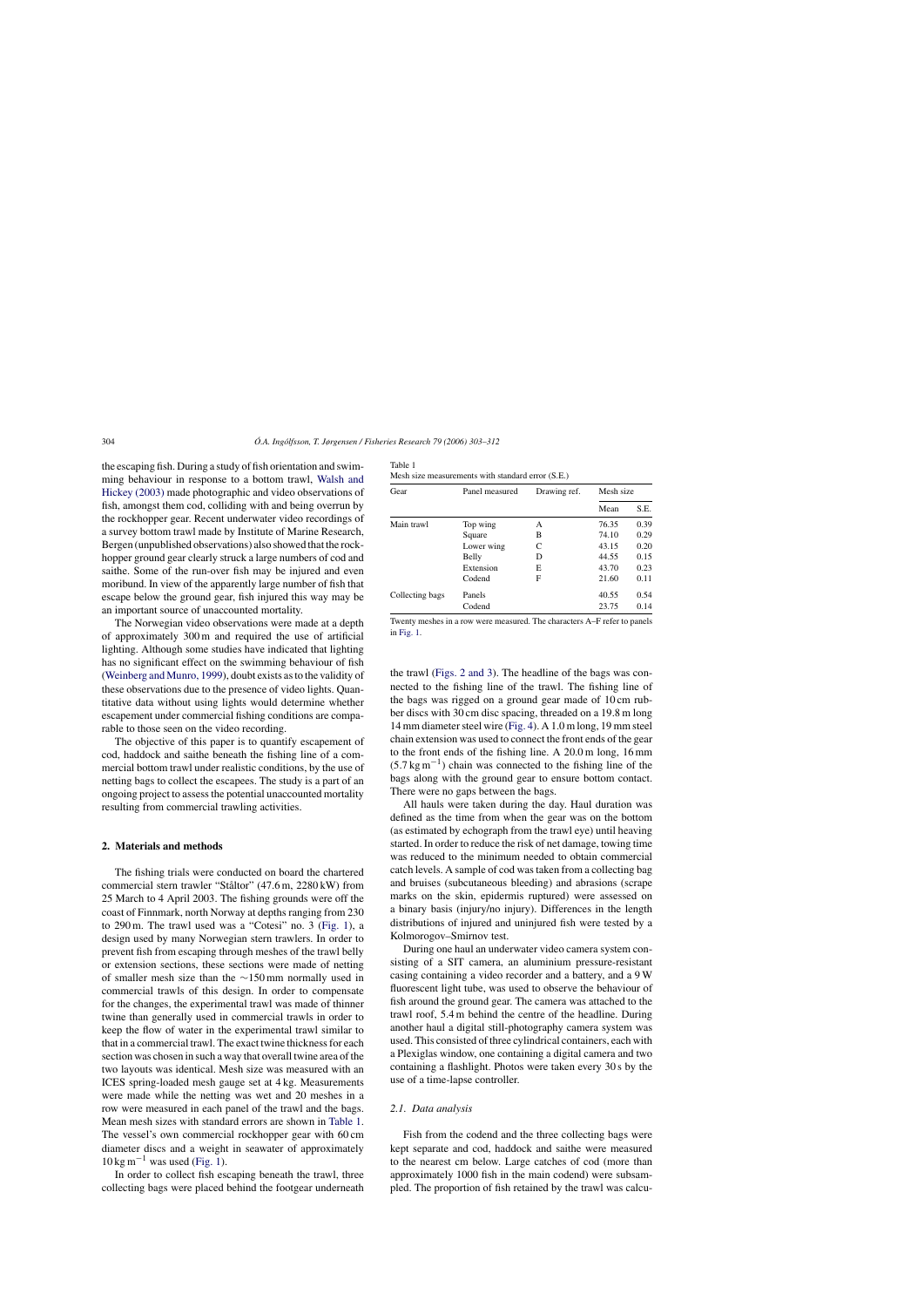# Cotesi no. 3, small mesh

<span id="page-2-0"></span>

Fig. 1. Cotesi no. 3, the trawl used in the experiment. Half of the symmetrical rockhopper gear is shown.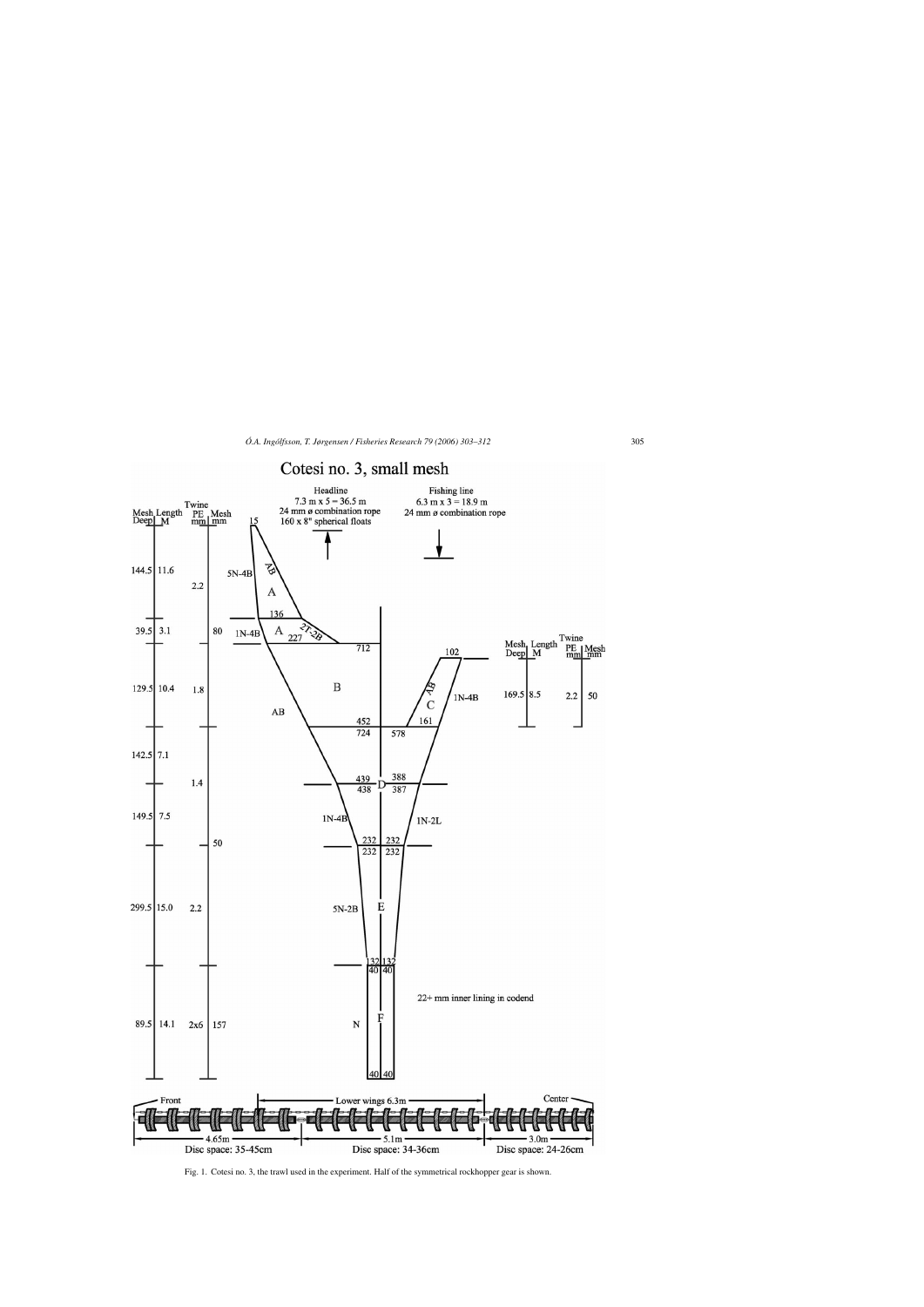<span id="page-3-0"></span>

Fig. 2. The collecting bags. Starboard and port bags are symmetrical. The codends of the collecting bags are not drawn (length: 3.0 m, mesh size: 24 mm+).

lated as the number of fish in the codend divided by the total number of fish in the codend and bags for each length.

Four models were fitted to the cod data; logit, probit, complementary log–log (c log–log) and Richard's curve [\(Wileman et al., 1996\).](#page-9-0) The first three models are members of the Generalized Linear Models (GLM) family [\(McCullagh](#page-8-0) [and Nelder, 1989\).](#page-8-0) The model with the lowest AIC (Akaike's Information Criterion, see e.g. [Venables and Ripley, 2002\)](#page-9-0) was chosen. In cases of subsampling, the models were fitted to unraised data, and the subsampling fractions included in the model ([Millar, 1994\).](#page-8-0) For the logistic model, this simplifies to setting log(proportion measured in codend/proportion measured in bags) as an offset variable. Restricted maximum likelihood (REML), commonly used for selectivity analysis [\(Fryer, 1991\),](#page-8-0) was used to calculate the joint selection curve and for testing density dependence. To test density dependence the hauls were classified in two groups; high  $(>6000$  fish h<sup>-1</sup>) and low density  $(<700$  fish h<sup>-1</sup>), the bound-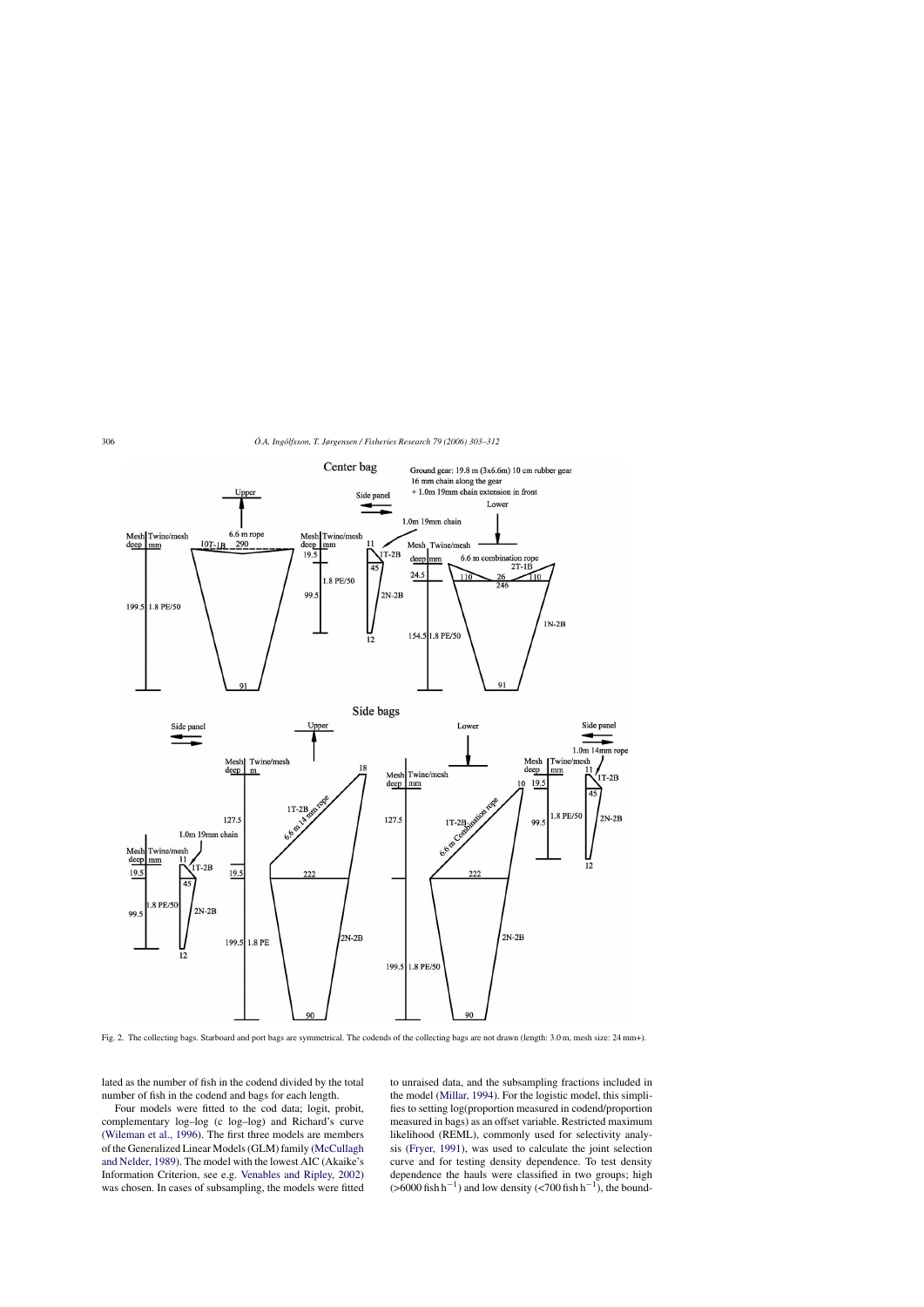<span id="page-4-0"></span>

Fig. 3. Schematic presentation of the bags: (A) top view; (B) side view.

aries chosen by the nature of the catches, i.e. there were no intermediate catch levels. For informational purpose, points with  $\leq$  measured fish of each length are shown as open dots on plots. For statistical analysis, we used the R statistical program [\(R Development Core Team, 2004\).](#page-9-0)

### **3. Results**

The recorded headline height varied between 2.5 and 5 m, mostly 3.2–3.4 m. Five instantaneous measurements of wingend spread were obtained (27.2, 27.9, 28.9, 32.6, 34.1 m). Door spreads ranged from 145 to 165 m. The state of polish of the chain along the footgear of the collecting bag confirmed that there had been bottom contact. Haul duration was 7 min for hauls 9, 11, 28 and 29, 12 min for hauls 13–16 and 20 min for haul 19.

The bags frequently caught stones of various sizes, leading to bag damage in 14 out of 22 hauls. The results from the remaining eight valid hauls are shown in [Table 2](#page-5-0) and Figs. 4–6. The cod catches varied from 53 to 5432 individuals per haul, and the lengths ranged from 10 to 100 cm. The ground gear was found to be size-selective for cod  $(p < 0.01$ , [Fig. 5\),](#page-5-0) with an estimated *L*<sup>50</sup> of 38.5 and a SR of 34.1 cm. During the experiments, we observed on average 57% escapement of cod below, and 28% of cod above the minimum legal catch size (47 cm). Note that these rates will vary with the population size distribution. No density dependence in escapement could be detected. Of the GLM models tested, the logit model gave the best or an equally good fit in six out of eight cases [\(Table 3\).](#page-6-0) When the logit and Richard's models were compared, the differences were marginal and the simpler logit model was therefore chosen as representative. Generic parameter estimates, with estimates of 50% escape  $(L_{50})$  and selection range (SR), are shown in [Table 4.](#page-6-0)

Fish from the collecting bags were frequently injured, with scrape marks across the body. Samples of 108 cod were taken from one bag. Of those, 51 fish were classified as injured, with no differences in the length distributions of injured and uninjured fish (Kolmorogov–Smirnov test, *p* > 0.05). Dissection



Fig. 4. The footrope of the collecting bags. The chain shown in the figure was mounted behind the rubber gear.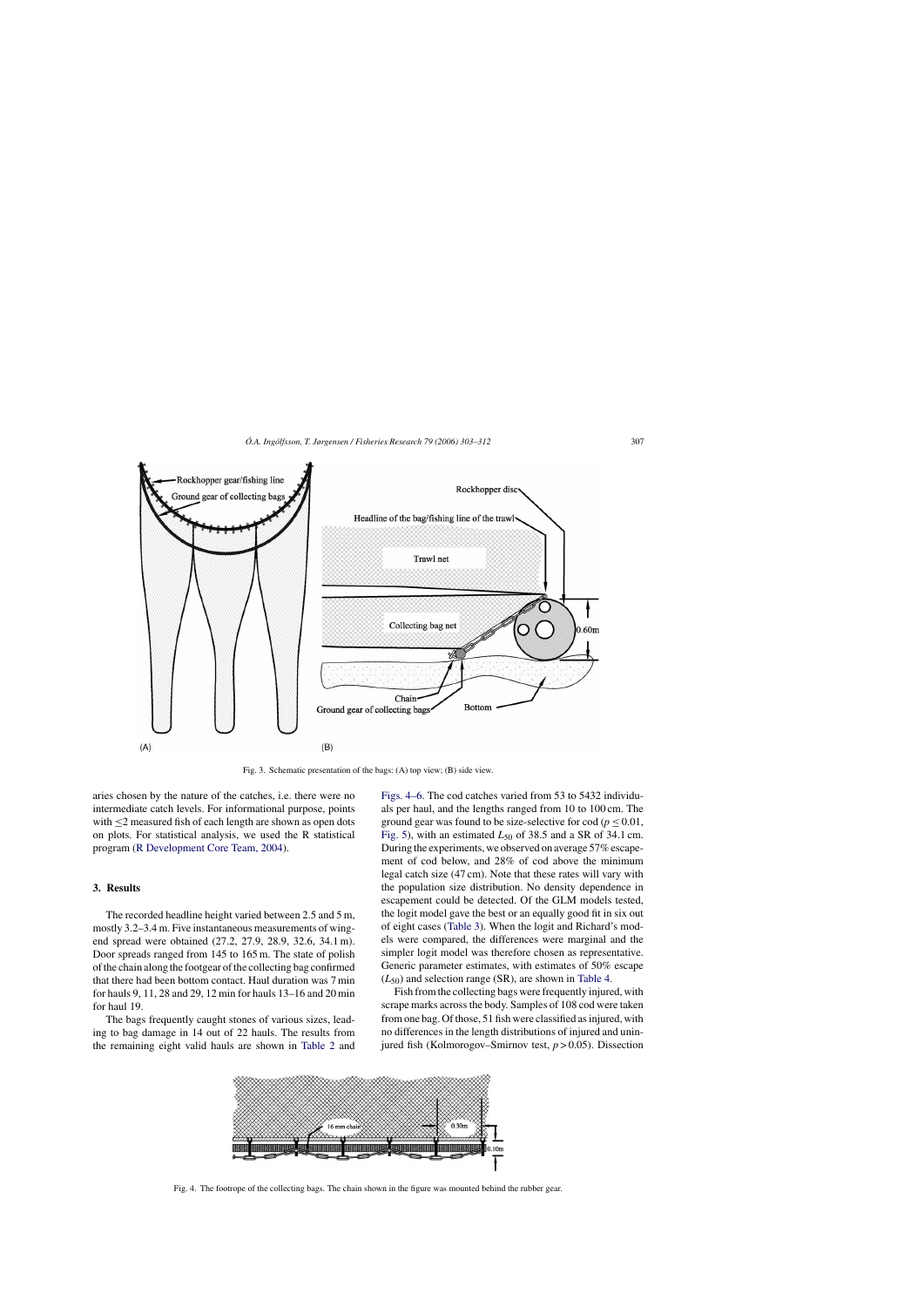<span id="page-5-0"></span>

| Table 2                                              |
|------------------------------------------------------|
| Number of fish by bags and escape rates in each haul |

| Species                 | Haul   | Collecting bags  |                         |                  | Main codend  | Escape      |
|-------------------------|--------|------------------|-------------------------|------------------|--------------|-------------|
|                         |        | Port             | Middle                  | Starboard        |              | rate $(\%)$ |
| $\mathbf{C}\mathbf{od}$ | 9      | 58               | 151                     | 123              | 383          | 46.4        |
|                         | 11     | 193              | 944                     | 458              | 2997         | 34.7        |
|                         | 13     | $10\,$           | 29                      | 9                | 183          | 20.8        |
|                         | 14     | $\,$ 8 $\,$      | 28                      | $22\,$           | 117          | 33.1        |
|                         | 16     | $10\,$           | 36                      | 9                | 96           | 36.4        |
|                         | 19     | $\overline{4}$   | 15                      | 13               | 21           | 60.4        |
|                         | 28     | 75               | 180                     | 106              | 918          | 28.2        |
|                         | 29     | 275              | 1049                    | 444              | 3664         | 32.5        |
| Weighted mean           |        |                  |                         |                  |              | 33.6        |
| Haddock                 | 9      | 4                | $28\,$                  | 15               | 203          | 18.8        |
|                         | 11     | $\boldsymbol{7}$ | 23                      | 6                | 140          | 20.5        |
|                         | 13     | $\,$ 8 $\,$      | 17                      | 10               | 108          | 24.5        |
|                         | 14     | $\,$ 8 $\,$      | 44                      | 26               | 213          | 26.8        |
|                         | 16     | $20\,$           | 54                      | 10               | 345          | 19.6        |
|                         | 19     | $\overline{9}$   | 17                      | 11               | 111          | $25.0\,$    |
|                         | $28\,$ | $\overline{4}$   | 26                      | $\overline{9}$   | 122          | 24.2        |
|                         | 29     | 14               | 31                      | 9                | 124          | 30.3        |
| Weighted mean           |        |                  |                         |                  |              | 23.1        |
| Saithe                  | 9      | $\boldsymbol{0}$ | 12                      | $\overline{4}$   | 337          | 4.5         |
|                         | 11     | $\sqrt{2}$       | 14                      | $\,$ 8 $\,$      | 177          | 11.9        |
|                         | 13     | $\overline{4}$   | $\mathbf{1}$            | 3                | 51           | 13.6        |
|                         | 14     | $\mathbf{1}$     | $\boldsymbol{0}$        | $\mathbf{1}$     | 83           | 2.4         |
|                         | 16     | $\boldsymbol{0}$ | $\boldsymbol{0}$        | $\boldsymbol{0}$ | 19           | 0.0         |
|                         | 19     | $\boldsymbol{0}$ | $\boldsymbol{0}$        | $\boldsymbol{0}$ | $\mathbf{1}$ | $0.0\,$     |
|                         | $28\,$ | $\boldsymbol{0}$ | $\mathbf{1}$            | $\boldsymbol{0}$ | 25           | 3.8         |
|                         | 29     | $\sqrt{2}$       | $\overline{\mathbf{4}}$ | $\mathbf{1}$     | 59           | 10.6        |
| Weighted mean           |        |                  |                         |                  |              | $7.2\,$     |



Fig. 5. Curves showing length-dependent escapement of cod beneath the trawl's fishing line. The joint selection curve is shown in bold. Open dots show  $\leq$ 2 fish of same length measured. Total numbers of cod in codend and bags for each haul are indicated in the figure. The arrangement of the plots is such that the four hauls with smaller catches are on top.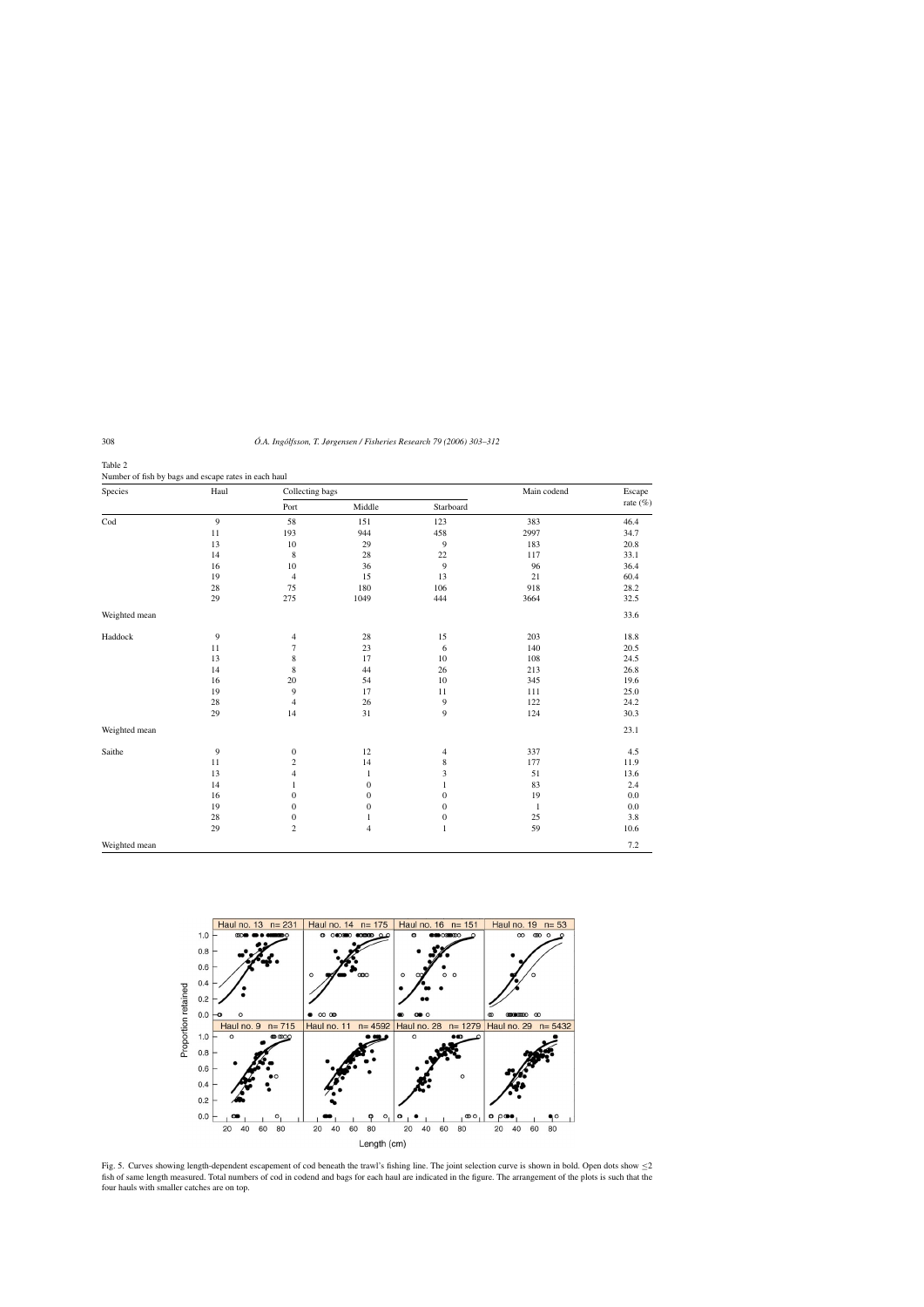<span id="page-6-0"></span>

Fig. 6. Escapement of haddock beneath the trawl's fishing line with regression curves. Cases with significant length dependence  $(p<0.05)$  are shown with bold curves (hauls 9, 14 and 28). Open dots show  $\leq$ 2 fish of same length measured. Total numbers of haddock in codend and bags are indicated in the figure.

Table 3 AIC values from tested model, the lowest values, representing best fit are bolded

| Haul | AIC values |        |           |           |  |
|------|------------|--------|-----------|-----------|--|
|      | Logit      | Probit | c log-log | Richard's |  |
| 9    | 187.5      | 188.5  | 193.6     | 187.2     |  |
| 11   | 218.4      | 218.5  | 224.0     | 218.1     |  |
| 13   | 107.2      | 107.3  | 107.7     | 108.7     |  |
| 14   | 105.8      | 105.8  | 106.3     | 107.3     |  |
| 16   | 99.1       | 99.3   | 99.9      | 101.1     |  |
| 19   | 46.0       | 45.8   | 45.9      | 47.8      |  |
| 28   | 226.4      | 230.4  | 239.9     | 224.8     |  |
| 29   | 246.0      | 244.7  | 247.6     | 245.7     |  |

revealed muscle tissue bleeding in some fish, reaching to the spinal bone.

Of the haddock, 23.1% escaped beneath the trawl's fishing line (pooled data). The length of the haddock ranged from 10 to 60 cm, 140–430 individuals per haul. The length depen-

Table 4 Parameters from the logistic regression along with estimates of  $L_{50}$  and SR in cm for the cod

| Haul no. | $\overline{a}$ |         | h     |       | $L_{50}$ |      | <b>SR</b> |      |
|----------|----------------|---------|-------|-------|----------|------|-----------|------|
|          | Est.           | S.E.    | Est.  | S.E.  | Est.     | S.E. | Est.      | S.E. |
| 9        | $-3.444$       | 0.420   | 0.075 | 0.009 | 46.0     | 1.1  | 29.3      | 3.4  |
| 11       | $-2.750$       | 0.355   | 0.062 | 0.006 | 44.4     | 1.4  | 35.5      | 3.7  |
| 13       | $-1.150$       | 0.717   | 0.046 | 0.013 | 25.0     | 8.7  | 47.9      | 13.9 |
| 14       | $-1.541$       | 0.623   | 0.044 | 0.012 | 35.0     | 5.6  | 49.9      | 13.6 |
| 16       | $-2.508$       | 0.689   | 0.068 | 0.015 | 36.7     | 3.2  | 32.2      | 7.1  |
| 19       | $-2.806$       | 1 1 3 3 | 0.056 | 0.026 | 50.4     | 6.4  | 39.4      | 18.1 |
| 28       | $-2.389$       | 0.307   | 0.063 | 0.006 | 37.8     | 1.6  | 34.9      | 3.2  |
| 29       | $-2.055$       | 0.309   | 0.050 | 0.005 | 41.0     | 2.0  | 43.9      | 4.7  |
| REML     | $-2.475$       | 0.197   | 0.064 | 0.004 | 38.5     | 3.9  | 34.1      | 2.1  |

The REML estimation shows joint parameters for all hauls along with their standard errors.

dence of escape was not as clear as for the cod, with three of eight hauls showing length dependence (*p* < 0.01, Fig. 6).

From 1 to 353 saithe were caught per haul, with an observed mean escape rate of 7.2% ([Table 2\).](#page-5-0) The saithe, whose length ranged from 40 to 70 cm, showed no sign that escape rates were dependent on length [\(Fig. 7\).](#page-7-0)

The video recordings, using artificial light, showed roundfish swimming in front of the trawl in the towing direction. Some of the fish were seen to escape actively beneath the rockhopper gear, but a large number of fish were observed being struck and run over by the gear. Estimated escape rates of cod were higher and less length-dependent than the hauls taken without artificial light  $(L_{50} = 71.2 \text{ cm}, \text{ SR} = 33.7 \text{ cm}).$ The still photos also showed fish (mainly cod) swimming in front of the gear in the towing direction.

# **4. Discussion**

The study reported here demonstrated high rates of escape in fish below the fishing line of a commercial bottom trawl rigged with a rockhopper gear. While some fish may escape actively, other fish appear to be run over by the gear. The data were obtained by fitting collecting bags behind the rockhopper gear of a modified trawl. This methodology is based on several assumptions:

(1) The collecting bags retain all fish that pass beneath the trawl.

The collecting bags covered the entire length of the fishing line with no gaps between them. The ground gear of the bags was also attached to a chain spanning the entire ground gear length in order to ensure bottom contact. When rockhopper gear is operated on a rough bottom or when it climbs obstacles, part of the gear may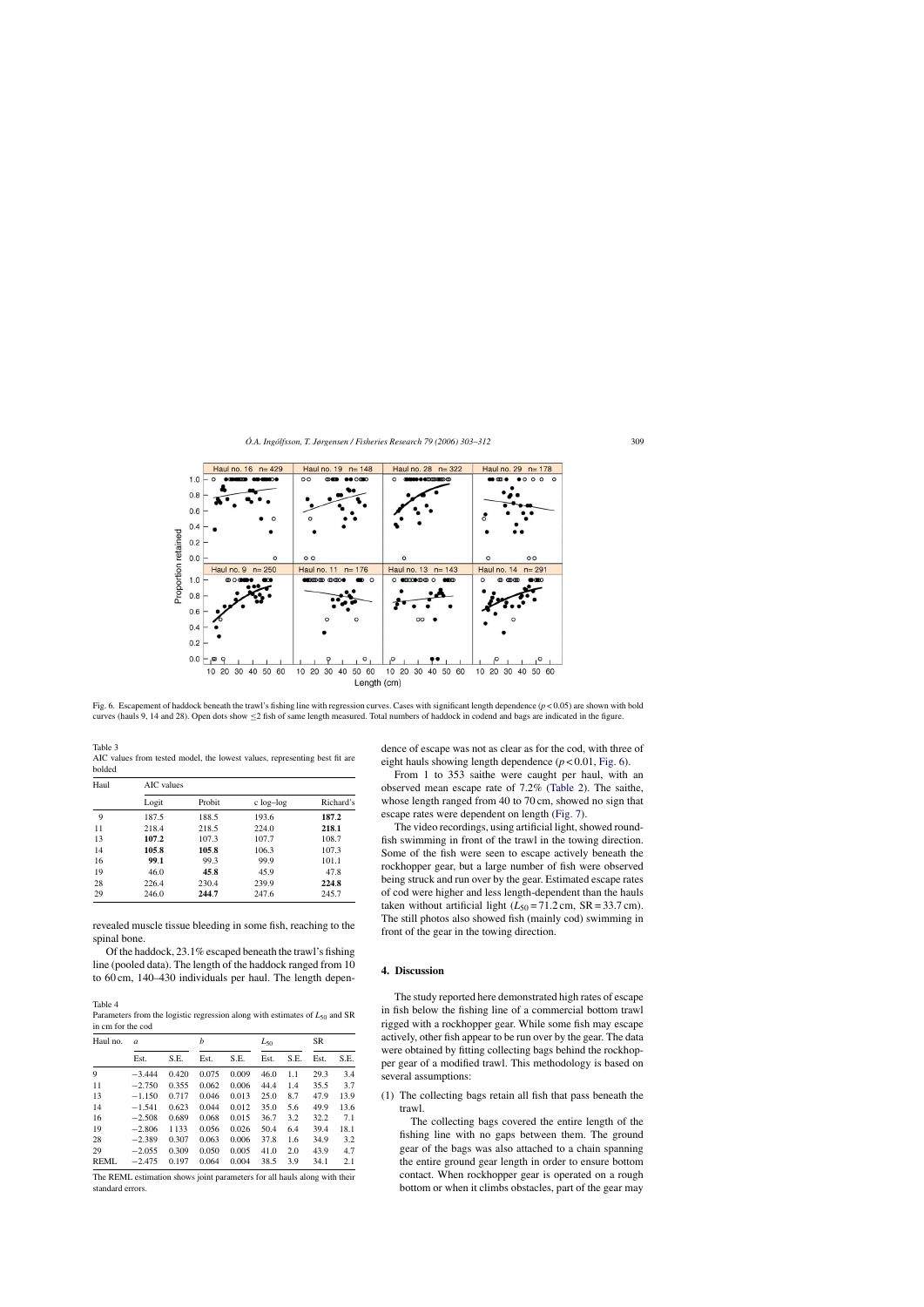<span id="page-7-0"></span>

Fig. 7. Escapement of saithe beneath the trawl's fishing line with regression curves. Open dots show ≤2 fish measured. Total numbers of saithe in codend and bags are indicated in the figure.

at times lift off the bottom and form openings where fish may escape. Video recordings and still photography of the bottom in the area fished showed a flat sand/gravel substrate with occasional boulders. Since the ground gear of the collecting bags was small, in many hauls (14 of 22) the collecting bags were torn by boulders that had entered them. These hauls were excluded from the analysis. For the hauls included, obstacles were presumably not encountered, with the gear moving smoothly with good bottom contact throughout the tow. Cod catches in the portside collecting bag were usually smaller than in the starboard bag. No irregularities regarding rigging were detected and the difference in catches persisted after the bags had been replaced with new ones. This skewness in escape pattern was presumably due to some slight difference in warp length not detected by the autowinch system. Such a bias may have produced an asymmetric curvature of the fishing line and footrope, causing the rearmost point of the curvature to shift towards the wing gear on the side where the slack was. A similar skewness was also seen in the study by [Walsh \(1992\),](#page-9-0) and in recent data on escapement beneath the Norwegian sampling trawl (unpublished data).

(2) The attachment of the collecting bags did not alter the geometry of the trawl.

No changes in door spread or headline height relative to standard commercial rigging were observed when the bags were attached to the trawl. The measurements also showed normal spreading for this type of trawl, i.e. more than half the headline length. Nor did video recordings taken with the bags mounted reveal any abnormality in geometry, and we therefore regard the effect of the collecting bags on trawl geometry as negligible.

(3) The main trawl gear and the gear of the collecting bags were in simultaneous contact with the bottom.

If the trawl gear and the gear of the collecting bags did not land and leave the bottom at the same time, the bags might have collected fish at times when the trawl was not fishing. The bags were rigged in such a way that they were approximately 1 m behind the gear, and the event of landing and leaving occurred in just a few seconds. We therefore regard the probability of this bias as negligible.

(4) The experimental trawl had same efficiency as a commercial trawl.

It is as important that all fish entering the trawl are accounted for, as that all fish escaping below the trawl are collected. Commercial trawls have comparatively large meshes in the wing, belly and extension sections. In order to prevent any escapement of fish from these regions, the trawl used was made of smaller-meshed netting than usually used in this trawl design. In order to minimize any effect of altered water flow due to the smaller meshes, the trawl was made of netting with thinner twine, so that the total area occupied by the twine in the experimental trawl was identical to that of a trawl with commercial mesh sizes and twine thickness. An unpublished comparative study using the twin trawl method, comparing our smallmesh trawl versus a trawl with same design but larger (150 mm) meshes, confirmed that the small-mesh trawl has the same catch efficiency.

Approximately one third of the cod, a quarter of the haddock and 7% of the saithe available to the trawl escaped. Escape rates of cod were highly length-dependent, following a sigmoid curve with an estimated length at 50% escape of 38.5 cm and an interquartile width of 34.1 cm. The length dependence for haddock was less pronounced and for saithe there were no indications of a length dependence. These results are in agreement with experiments carried out using research sampling trawls equipped with gear of considerably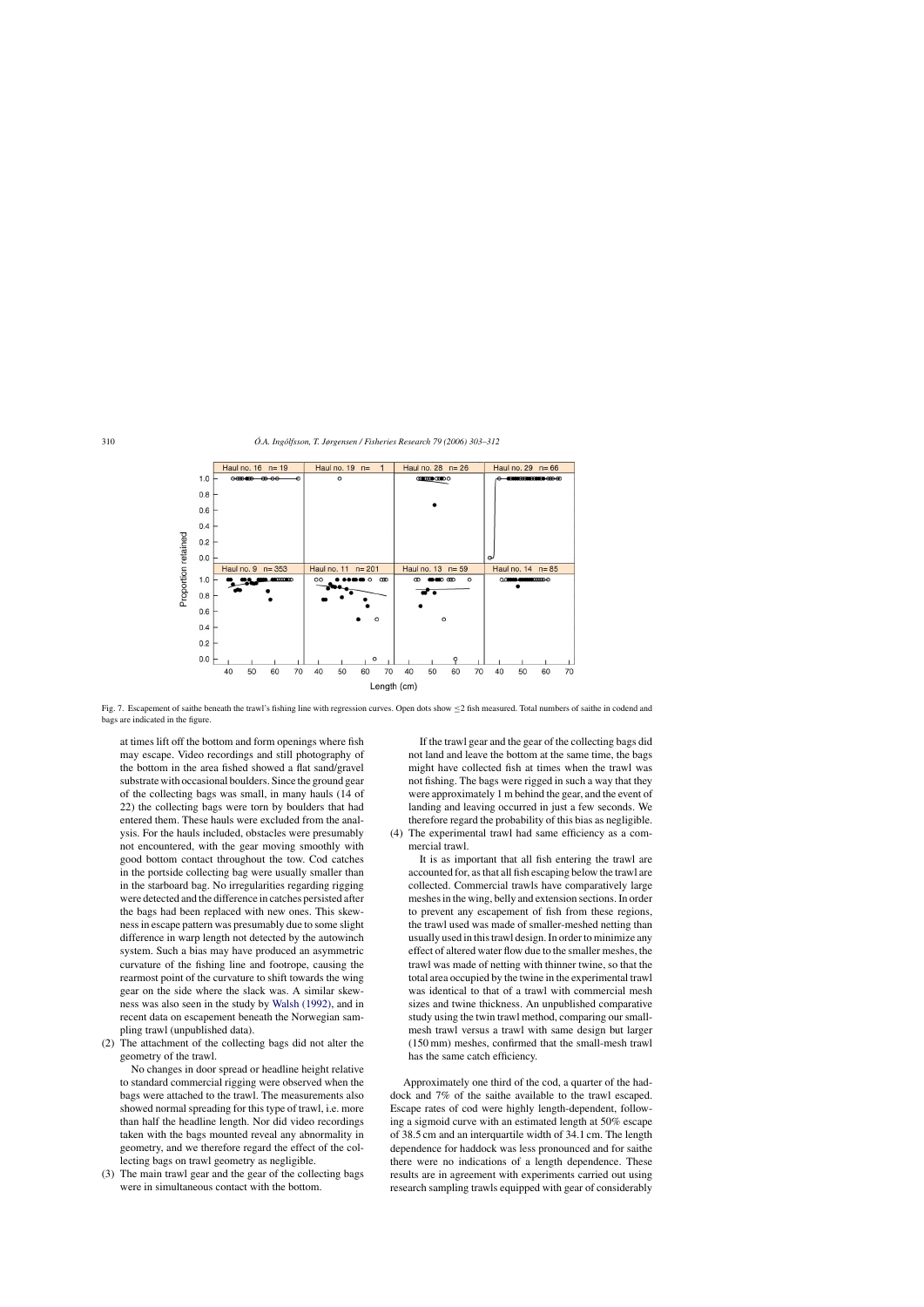<span id="page-8-0"></span>smaller dimensions. By recalculating the results from the study by Engås and Godø (1989), who used a survey trawl with bobbins gear, we get an estimated  $L_{50}$  and SR for cod of 39.7 and 35.8 cm, respectively. [Walsh \(1992\),](#page-9-0) using a largemeshed trawl (decreasing from 180 mm in front to 130 mm in its rear part) and bobbin gear, obtained a similar *L*<sup>50</sup> of 41.5 but a lower SR of 18 cm (recalculated). Different trawl types and ground gears make direct comparison of experiments impracticable, but a possible explanation of this difference in SR is that size selection through the trawl meshes in the belly and extension was not taken into account by [Walsh \(1992\).](#page-9-0) This stresses the importance of using small-mesh trawls in experiments like this.

Marked between-species differences were found in the level and pattern of escapement, probably due to behavioural differences. Cod have been observed to swim very close to the bottom as they tire from swimming in front of an approaching trawl, while haddock display upward escape reactions (Main and Sangster, 1981). This difference has been utilized to design species-selective trawls by the use of horizontal separator panels (Main and Sangster, 1982, 1985; Engås et al., 1998). The length-dependent escapement may be due to size-related differences in swimming ability and greater tendency of smaller fish to make escape attempts through the narrow spaces between the rockhopper discs.

For the three studied species, it is apparent that more fish escaped at the bosom area than each of the wings. This is consistent with the results of [Walsh \(1992\)](#page-9-0) and probably a result of the fish aggregating in front of the trawl gear at the centre part due to the herding process.

Our trials were done onboard a commercial stern trawler operated as during commercial fishing, and fishing was undertaken on commercial fishing grounds, at commercial catch rates and during the commercial fishing season. The trawl was of a design commonly used by the Norwegian fleet, and the vessel's own rockhopper ground gear and trawl doors were used. Rockhopper gear is widely used by larger groundfish trawlers in the N-Atlantic. The results obtained should therefore reflect the level of escapement of cod and haddock below trawls in these commercial fisheries. Our results were obtained on a fishing ground with sand and gravel. On softer substrates the gear may well penetrate deeper into the substrate, reducing the proportion of fish passing beneath the trawl.

Most trawling in the Barents Sea takes place at depths of between 200 and 350 m. The present study was carried out during the day at depths of 230–290 m without artificial light, and is thus representative of daytime fishing. Ambient light level has been shown to affect fish behaviour (Glass and Wardle, 1989) and the results from the haul taken with artificial light suggest that artificial light affects behavioural responses in gear-related studies.

Knowledge of the scale of escapement is essential for improvements in gear design. If the fish escaping below the trawl do not suffer any increased mortality, length-dependent escapement below the trawl will function as a size-selective

device that increases the selective properties of the trawl. This is desirable from a management point of view, as more small fish will avoid capture. For the industry, however, escapement of fish of commercial size below the trawl represents a loss of revenue.

About half of the fish that escaped below the ground gear had scale abrasions or bruises caused by contact with gear. The extent to which these injuries per se cause mortality is unknown, but fish escaping from gear may, at least temporarily, run a higher risk of predation due to injuries and the physiological stress associated with the capture process ([Ryer, 2003\).](#page-9-0) The scale of escapement documented in this study accentuates the importance of survival studies on fish that have been run over by ground gear.

### **Acknowledgements**

We would like to thank A. Fernö and A.V. Soldal for valuable comments on an earlier version of the manuscript. This project was partially funded by the Research Council of Norway (Project No. 147486/I10).

### **References**

- Ehrich, S., 1987. The proportion of young cod escaping under the G.O.V.-trawl rigged with a heavy bobbin footrope. ICES C.M. 1987/ B: 28.
- Engås, A., Godø, O.R., 1989. Escape of fish under the fishing line of a Norwegian sampling trawl and its influence on survey results. J. Cons. Int. Explor. Mer. 45, 269–276.
- Engås, A., Jacobsen, J.A., Soldal, A.V., 1988. Catch comparison between rockhoppers and bobbins ground gear on the Norwegian bottom sampling trawl. ICES C.M. 1988/B: 31, 12 pp.
- Engås, A., Jørgensen, T., West, C.W., 1998. A species-selective trawl for demersal gadoid fisheries. ICES J. Mar. Sci. 55, 835–845.
- Fryer, R.J., 1991. A model of between-haul variation in selectivity. ICES J. Mar. Sci. 48, 281–290.
- Glass, C., Wardle, C.S., 1989. Comparison of the reactions of fish to a trawl gear, at high and low light intensities. Fish. Res. 7, 249– 266.
- Main, J., Sangster, G.I., 1981. A study of the fish capture process in a bottom trawl by direct observations from a towed underwater vehicle. Scottish Fisheries Research Report No. 23, 23 pp.
- Main, J., Sangster, G.I., 1982. A study of a multi-level bottom trawl for species separation using direct observation techniques. Scottish Fisheries Research Report vol. 26, 17 pp.
- Main, J., Sangster, G.I., 1983. Fish reactions to trawl gear a study comparing light and heavy ground gear. Scottish Fisheries Research Report No. 27, 17 pp.
- Main, J., Sangster, G.I., 1985. Report on the direct observation experiments with the chalut 28.90/37.1 m JCB trawl during July 3–23, 1984. ICES C.M. 1985/B: 9/Ref K, 19 pp.
- McCullagh, P., Nelder, J.A., 1989. Generalized Linear Models, 2nd ed. Chapman & Hall, London.
- Millar, R.B., 1994. Sampling from trawl gears used in size-selectivity experiments. ICES J. Mar. Sci. 51, 293–298.
- Munro, P.T., Weinberg, K.L., Somerton, D., 1997. Estimating sizedependent capture rates at the footrope of two different kinds of survey trawls. ICES C.M. 1997/W: 06, 18 pp.